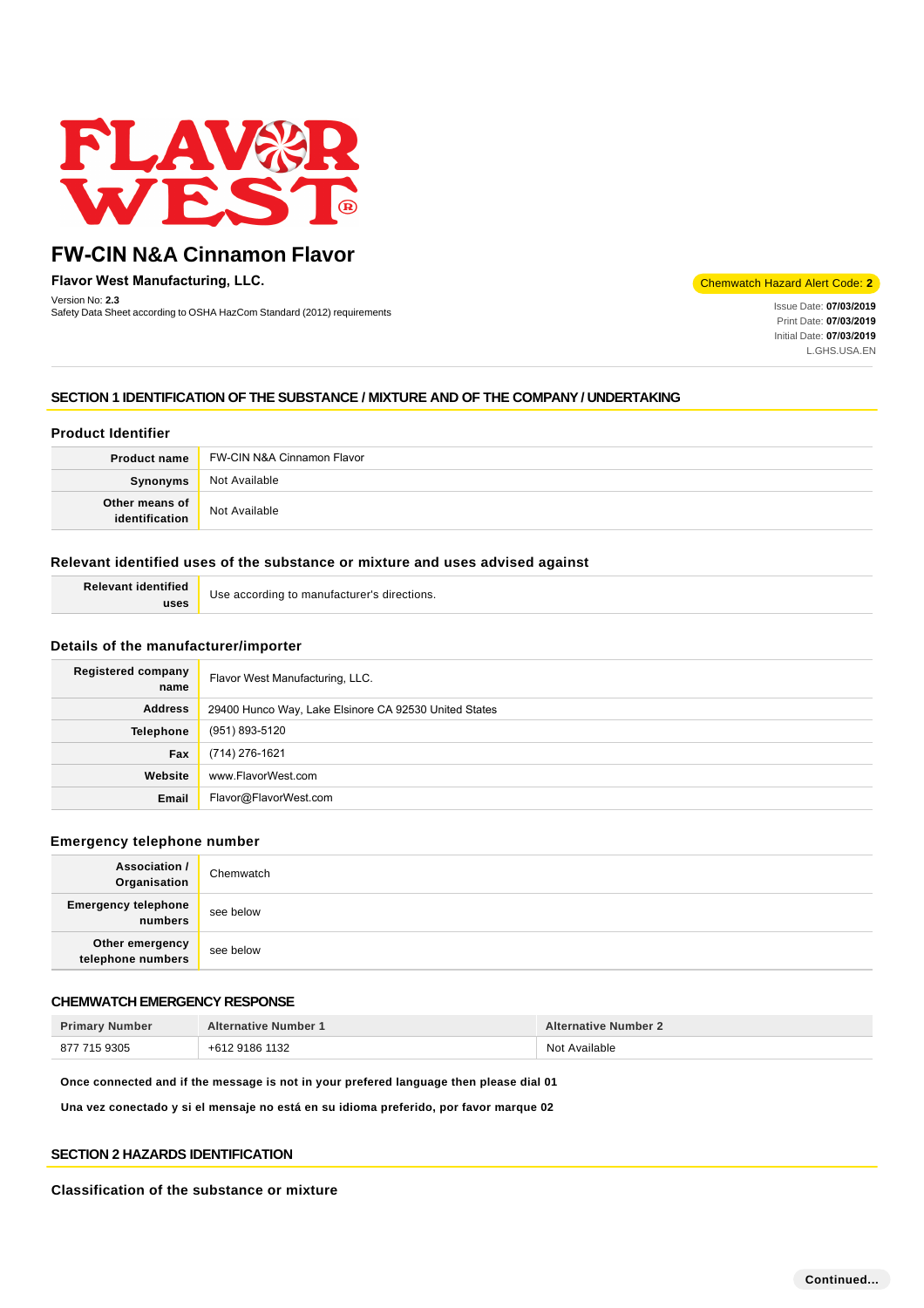

**GHS Classification** Skin Sensitizer Category 1, Eye Irritation Category 2A

#### **Label elements**

| <b>GHS label elements</b> |                |
|---------------------------|----------------|
|                           |                |
| <b>SIGNAL WORD</b>        | <b>WARNING</b> |
|                           |                |

## **Hazard statement(s)**

| H317 | v cause an allergic skin reaction.<br>May |
|------|-------------------------------------------|
|      | eve irritation                            |

#### **Precautionary statement(s) Prevention**

| P280             | Wear protective gloves/protective clothing/eye protection/face protection. |  |
|------------------|----------------------------------------------------------------------------|--|
| P <sub>261</sub> | Avoid breathing dust/fume/gas/mist/vapours/spray.                          |  |
| P272             | Contaminated work clothing should not be allowed out of the workplace.     |  |

## **Precautionary statement(s) Response**

| P363           | Wash contaminated clothing before reuse.                                                                                            |
|----------------|-------------------------------------------------------------------------------------------------------------------------------------|
| P302+P352      | IF ON SKIN: Wash with plenty of water and soap                                                                                      |
| P305+P351+P338 | IF IN EYES: Rinse cautiously with water for several minutes. Remove contact lenses, if present and easy to do. Continue<br>rinsing. |
| P333+P313      | If skin irritation or rash occurs: Get medical advice/attention.                                                                    |
| P337+P313      | If eye irritation persists: Get medical advice/attention.                                                                           |

## **Precautionary statement(s) Storage**

## **Precautionary statement(s) Disposal**

**P501** Dispose of contents/container to authorised chemical landfill or if organic to high temperature incineration

## **SECTION 3 COMPOSITION / INFORMATION ON INGREDIENTS**

#### **Substances**

See section below for composition of Mixtures

#### **Mixtures**

| <b>CAS No</b> | %[weight] | <b>Name</b>         |
|---------------|-----------|---------------------|
| 102-76-1      | 90-100    | glyceryl triacetate |
| 8015-91-6*    | -5        | oleoresin cinnamon  |

The specific chemical identity and/or exact percentage (concentration) of composition has been withheld as a trade secret.

#### **SECTION 4 FIRST AID MEASURES**

## **Description of first aid measures**

If this product comes in contact with the eyes:

**Eye Contact**

- Wash out immediately with fresh running water.
- **Ensure complete irrigation of the eye by keeping eyelids apart and away from eye and moving the eyelids by occasionally**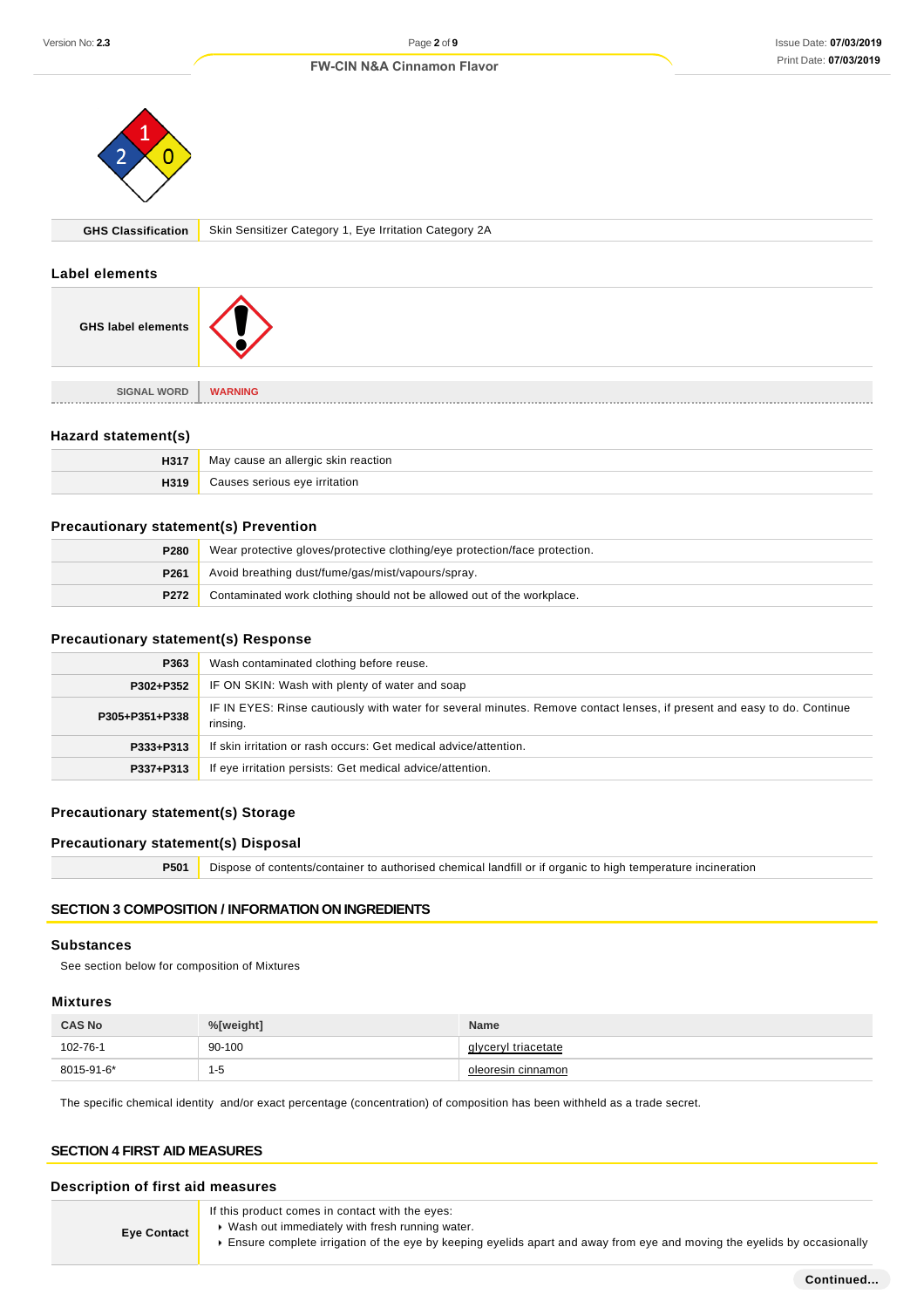#### $\blacktriangleright$  lifting the upper and lower lids. Seek medical attention without delay; if pain persists or recurs seek medical attention. Removal of contact lenses after an eye injury should only be undertaken by skilled personnel. **Skin Contact** If skin or hair contact occurs: Flush skin and hair with running water (and soap if available). Seek medical attention in event of irritation. **Inhalation** If fumes, aerosols or combustion products are inhaled remove from contaminated area. Other measures are usually unnecessary. **Ingestion**  $\blacktriangleright$  Immediately give a glass of water. First aid is not generally required. If in doubt, contact a Poisons Information Centre or a doctor.

## **Indication of any immediate medical attention and special treatment needed**

Treat symptomatically.

## **SECTION 5 FIREFIGHTING MEASURES**

#### **Extinguishing media**

| ▶ Water spray or fog.                            |
|--------------------------------------------------|
| $\triangleright$ Foam.                           |
| ▶ Dry chemical powder.                           |
| $\triangleright$ BCF (where regulations permit). |
|                                                  |

## **Special hazards arising from the substrate or mixture**

| Fire Incompatibility | Avoid contamination with oxidising agents i.e. nitrates, oxidising acids, chlorine bleaches, pool chlorine etc. as ignition may |
|----------------------|---------------------------------------------------------------------------------------------------------------------------------|
|                      | result                                                                                                                          |

### **Advice for firefighters**

| <b>Fire Fighting</b>                                                                                                                                                                                                                                                             | Alert Fire Brigade and tell them location and nature of hazard.<br>▶ Wear full body protective clothing with breathing apparatus.<br>► Prevent, by any means available, spillage from entering drains or water course.<br>► Use water delivered as a fine spray to control fire and cool adjacent area. |  |  |  |
|----------------------------------------------------------------------------------------------------------------------------------------------------------------------------------------------------------------------------------------------------------------------------------|---------------------------------------------------------------------------------------------------------------------------------------------------------------------------------------------------------------------------------------------------------------------------------------------------------|--|--|--|
| $\triangleright$ Combustible.<br>Slight fire hazard when exposed to heat or flame.<br><b>Fire/Explosion Hazard</b><br>► Heating may cause expansion or decomposition leading to violent rupture of containers.<br>• On combustion, may emit toxic fumes of carbon monoxide (CO). |                                                                                                                                                                                                                                                                                                         |  |  |  |

## **SECTION 6 ACCIDENTAL RELEASE MEASURES**

#### **Personal precautions, protective equipment and emergency procedures**

| <b>Minor Spills</b> | Remove all ignition sources.<br>Clean up all spills immediately.<br>Avoid breathing vapours and contact with skin and eyes.<br>► Control personal contact with the substance, by using protective equipment. |
|---------------------|--------------------------------------------------------------------------------------------------------------------------------------------------------------------------------------------------------------|
| <b>Major Spills</b> | Moderate hazard.<br>Clear area of personnel and move upwind.<br>Alert Fire Brigade and tell them location and nature of hazard.<br>• Wear breathing apparatus plus protective gloves.                        |
|                     | Personal Protective Equipment advice is contained in Section 8 of the MSDS.                                                                                                                                  |

## **SECTION 7 HANDLING AND STORAGE**

### **Precautions for safe handling**

|               | Rags wet / soaked with unsaturated hydrocarbons / drying oils may auto-oxidise; generate heat and, in-time, smoulder and<br>ignite. This is especially the case where oil-soaked materials are folded, bunched, compressed, or piled together - this allows<br>the heat to accumulate or even accelerate the reaction |
|---------------|-----------------------------------------------------------------------------------------------------------------------------------------------------------------------------------------------------------------------------------------------------------------------------------------------------------------------|
| Safe handling | Oily cleaning rags should be collected regularly and immersed in water, or spread to dry in safe-place away from direct<br>sunlight or stored, immersed, in solvents in suitably closed containers.<br>Avoid all personal contact, including inhalation.<br>▶ Wear protective clothing when risk of exposure occurs.  |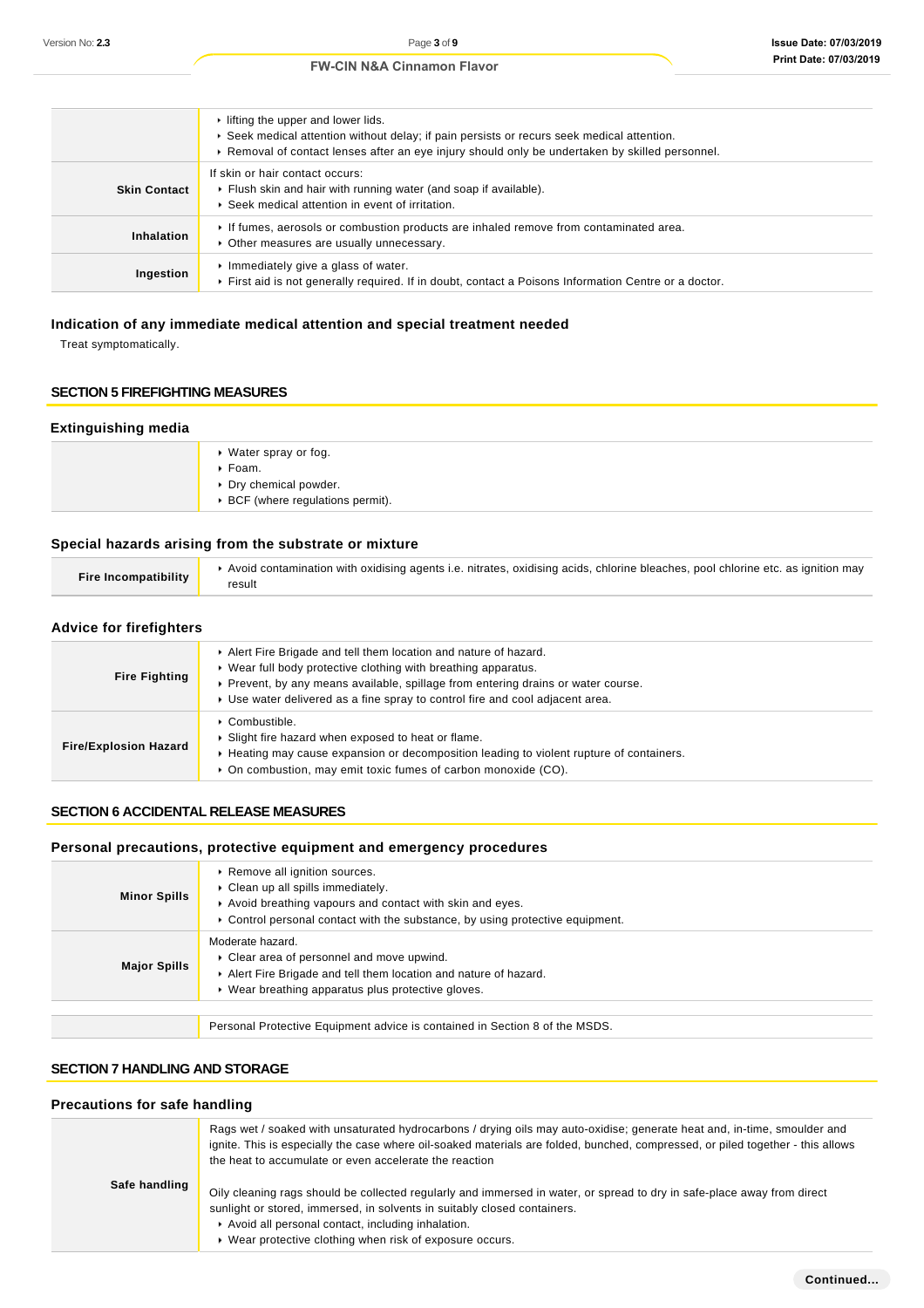| Store in original containers.<br>▶ Keep containers securely sealed.<br>Other information<br>▶ No smoking, naked lights or ignition sources.<br>Store in a cool, dry, well-ventilated area. |  |
|--------------------------------------------------------------------------------------------------------------------------------------------------------------------------------------------|--|
|--------------------------------------------------------------------------------------------------------------------------------------------------------------------------------------------|--|

#### **Conditions for safe storage, including any incompatibilities**

| Suitable container         | • Glass container is suitable for laboratory quantities<br>$\triangleright$ Metal can or drum<br>• Packaging as recommended by manufacturer.<br>Check all containers are clearly labelled and free from leaks.                                                                                                                                                                                                                                                                                                                                                                                                                                                                                                      |
|----------------------------|---------------------------------------------------------------------------------------------------------------------------------------------------------------------------------------------------------------------------------------------------------------------------------------------------------------------------------------------------------------------------------------------------------------------------------------------------------------------------------------------------------------------------------------------------------------------------------------------------------------------------------------------------------------------------------------------------------------------|
| Storage<br>incompatibility | Materials soaked with plant/vegetable derived (and rarely, animal) oils may undergo spontaneous combustion<br>Many vegetable and animal oils absorb oxygen from the air to form oxidation products. This oxidation process produces<br>heat and the resultant increase in temperature accelerates the oxidation process.<br>Drying oils such as linseed, tung, poppy and sunflower oils and semi-drying oils such as soya bean, tall oil, corn, cotton<br>and castor oils all absorb oxygen readily and thus experience the self-heating process.<br>Cotton fibres are readily ignited and if contaminated with an oxidisable oil, may ignite unless heat can be dissipated<br>Avoid reaction with oxidising agents |

## **PACKAGE MATERIAL INCOMPATIBILITIES**

Not Available

### **SECTION 8 EXPOSURE CONTROLS / PERSONAL PROTECTION**

## **Control parameters**

## **OCCUPATIONAL EXPOSURE LIMITS (OEL)**

#### **INGREDIENT DATA**

Not Available

#### **EMERGENCY LIMITS**

| Ingredient          | <b>Material name</b>            | TEEL-1           |                     | TEEL-2   | TEEL-3    |
|---------------------|---------------------------------|------------------|---------------------|----------|-----------|
| glyceryl triacetate | Triacetin; (Triacetyl glycerin) | $9 \text{ mg/m}$ |                     | 99 mg/m3 | 590 mg/m3 |
|                     |                                 |                  |                     |          |           |
| Ingredient          | <b>Original IDLH</b>            |                  | <b>Revised IDLH</b> |          |           |
| glyceryl triacetate | Not Available                   |                  | Not Available       |          |           |
| oleoresin cinnamon  | Not Available                   |                  | Not Available       |          |           |

#### **MATERIAL DATA**

Sensory irritants are chemicals that produce temporary and undesirable side-effects on the eyes, nose or throat. Historically occupational exposure standards for these irritants have been based on observation of workers' responses to various airborne concentrations. Present day expectations require that nearly every individual should be protected against even minor sensory irritation and exposure standards are established using uncertainty factors or safety factors of 5 to 10 or more. On occasion animal no-observable-effect-levels (NOEL) are used to determine these limits where human results are unavailable.

#### **Exposure controls**

| Appropriate<br>engineering controls | Care: Atmospheres in bulk storages and even apparently empty tanks may be hazardous by oxygen depletion. Atmosphere<br>must be checked before entry.<br>Requirements of State Authorities concerning conditions for tank entry must be met. Particularly with regard to training of<br>crews for tank entry; work permits; sampling of atmosphere; provision of rescue harness and protective gear as needed<br>Engineering controls are used to remove a hazard or place a barrier between the worker and the hazard. |
|-------------------------------------|------------------------------------------------------------------------------------------------------------------------------------------------------------------------------------------------------------------------------------------------------------------------------------------------------------------------------------------------------------------------------------------------------------------------------------------------------------------------------------------------------------------------|
| <b>Personal protection</b>          | BOTH ES                                                                                                                                                                                                                                                                                                                                                                                                                                                                                                                |
| Eye and face<br>protection          | Safety glasses with side shields.<br>▶ Chemical goggles.<br>► Contact lenses may pose a special hazard; soft contact lenses may absorb and concentrate irritants. A written policy<br>document, describing the wearing of lenses or restrictions on use, should be created for each workplace or task.                                                                                                                                                                                                                 |
| <b>Skin protection</b>              | See Hand protection below                                                                                                                                                                                                                                                                                                                                                                                                                                                                                              |
| Hands/feet protection               | The selection of suitable gloves does not only depend on the material, but also on further marks of quality which vary from<br>manufacturer to manufacturer. Where the chemical is a preparation of several substances, the resistance of the glove                                                                                                                                                                                                                                                                    |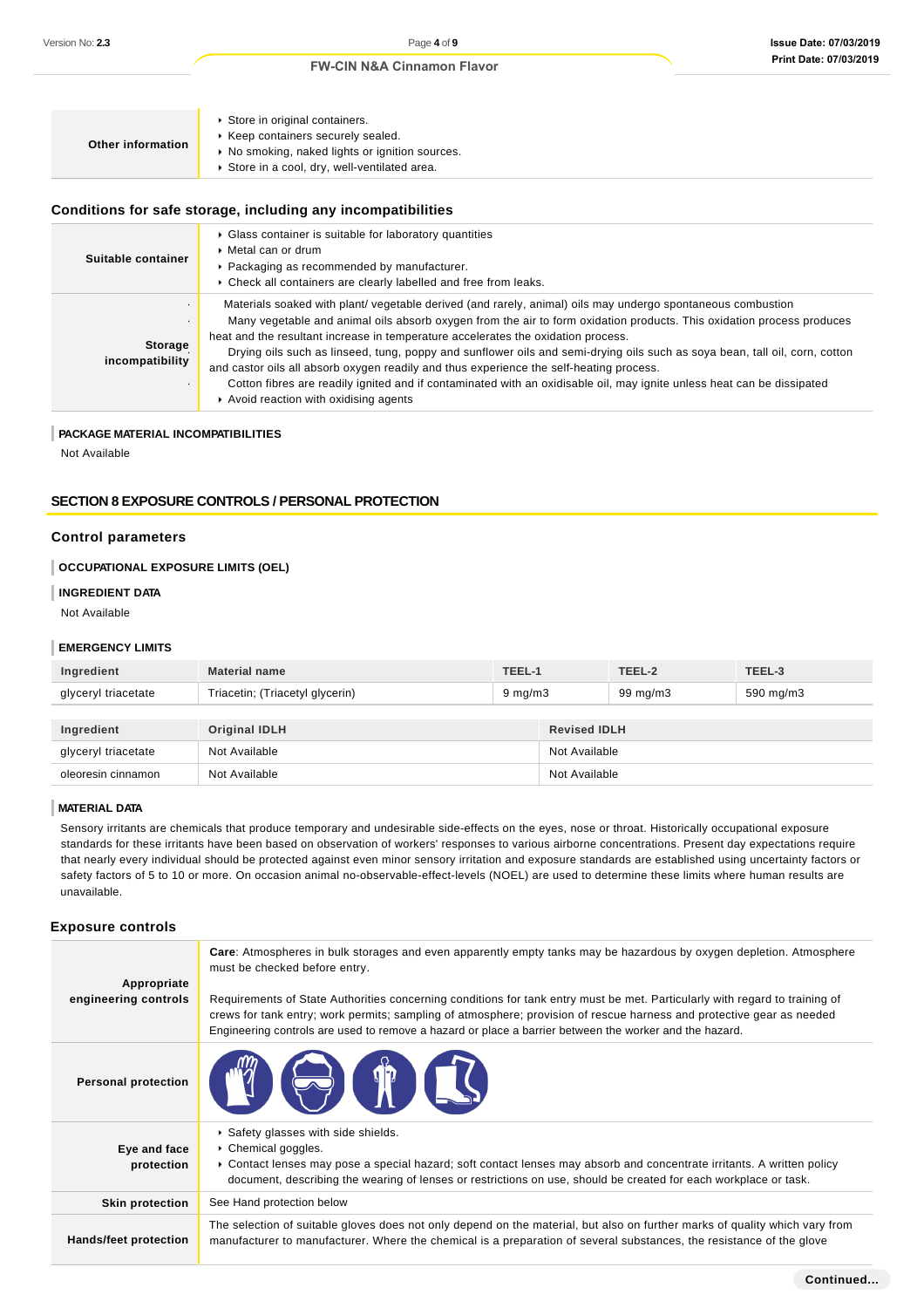## material can not be calculated in advance and has therefore to be checked prior to the application. The exact break through time for substances has to be obtained from the manufacturer of the protective gloves and.has to be observed when making a final choice. Suitability and durability of glove type is dependent on usage. **Body protection** See Other protection below **Other protection** ▶ Overalls. ▶ P.V.C. apron. Barrier cream. **Thermal hazards** Not Available

## **Recommended material(s)**

#### **GLOVE SELECTION INDEX**

Glove selection is based on a modified presentation of the:  **"Forsberg Clothing Performance Index".** The effect(s) of the following substance(s) are taken into account in the **computer-generated** selection: FW-CIN N&A Cinnamon Flavor

**Material CPI**

\* CPI - Chemwatch Performance Index

A: Best Selection

B: Satisfactory; may degrade after 4 hours continuous immersion C: Poor to Dangerous Choice for other than short term immersion **NOTE**: As a series of factors will influence the actual performance of the glove, a final selection must be based on detailed observation. - \* Where the glove is to be used on a short term, casual or infrequent basis, factors such as "feel" or convenience (e.g. disposability), may dictate a choice of gloves which might otherwise be unsuitable following long-term or frequent use. A qualified practitioner should be consulted.

### **SECTION 9 PHYSICAL AND CHEMICAL PROPERTIES**

#### **Information on basic physical and chemical properties**

| Appearance                                      | Clear amber    |                                                                               |               |  |  |
|-------------------------------------------------|----------------|-------------------------------------------------------------------------------|---------------|--|--|
|                                                 |                |                                                                               |               |  |  |
| <b>Physical state</b>                           | Liquid         | <b>Relative density</b><br>(Water = $1$ )                                     | 1.17          |  |  |
| Odour                                           | Characteristic | <b>Partition coefficient</b><br>n-octanol / water                             | Not Available |  |  |
| <b>Odour threshold</b>                          | Not Available  | Auto-ignition<br>temperature (°C)                                             | Not Available |  |  |
| pH (as supplied)                                | Not Available  | Decomposition<br>temperature                                                  | Not Available |  |  |
| Melting point /<br>freezing point (°C)          | Not Available  | Viscosity (cSt)                                                               | Not Available |  |  |
| Initial boiling point<br>and boiling range (°C) | Not Available  | Molecular weight<br>(g/mol)                                                   | Not Available |  |  |
| Flash point (°C)                                | >93            | <b>Taste</b>                                                                  | Soft Cinnamon |  |  |
| <b>Evaporation rate</b>                         | Not Available  | <b>Explosive properties</b>                                                   | Not Available |  |  |
| Flammability                                    | Not Applicable | <b>Oxidising properties</b>                                                   | Not Available |  |  |
| <b>Upper Explosive Limit</b><br>(%)             | Not Available  | <b>Surface Tension</b><br>(dyn/cm or mN/m)                                    | Not Available |  |  |
| <b>Lower Explosive Limit</b><br>(%)             | Not Available  | <b>Volatile Component</b><br>$(% \mathcal{L}^{\prime }\mathcal{N}^{\prime })$ | Not Available |  |  |
| Vapour pressure (kPa)                           | Not Available  | Gas group                                                                     | Not Available |  |  |
| Solubility in water<br>(g/L)                    | Miscible       | pH as a solution (1%)                                                         | Not Available |  |  |
| Vapour density (Air =<br>1)                     | Not Available  | VOC g/L                                                                       | Not Available |  |  |

#### **SECTION 10 STABILITY AND REACTIVITY**

## **Respiratory protection** Not Available

Not Available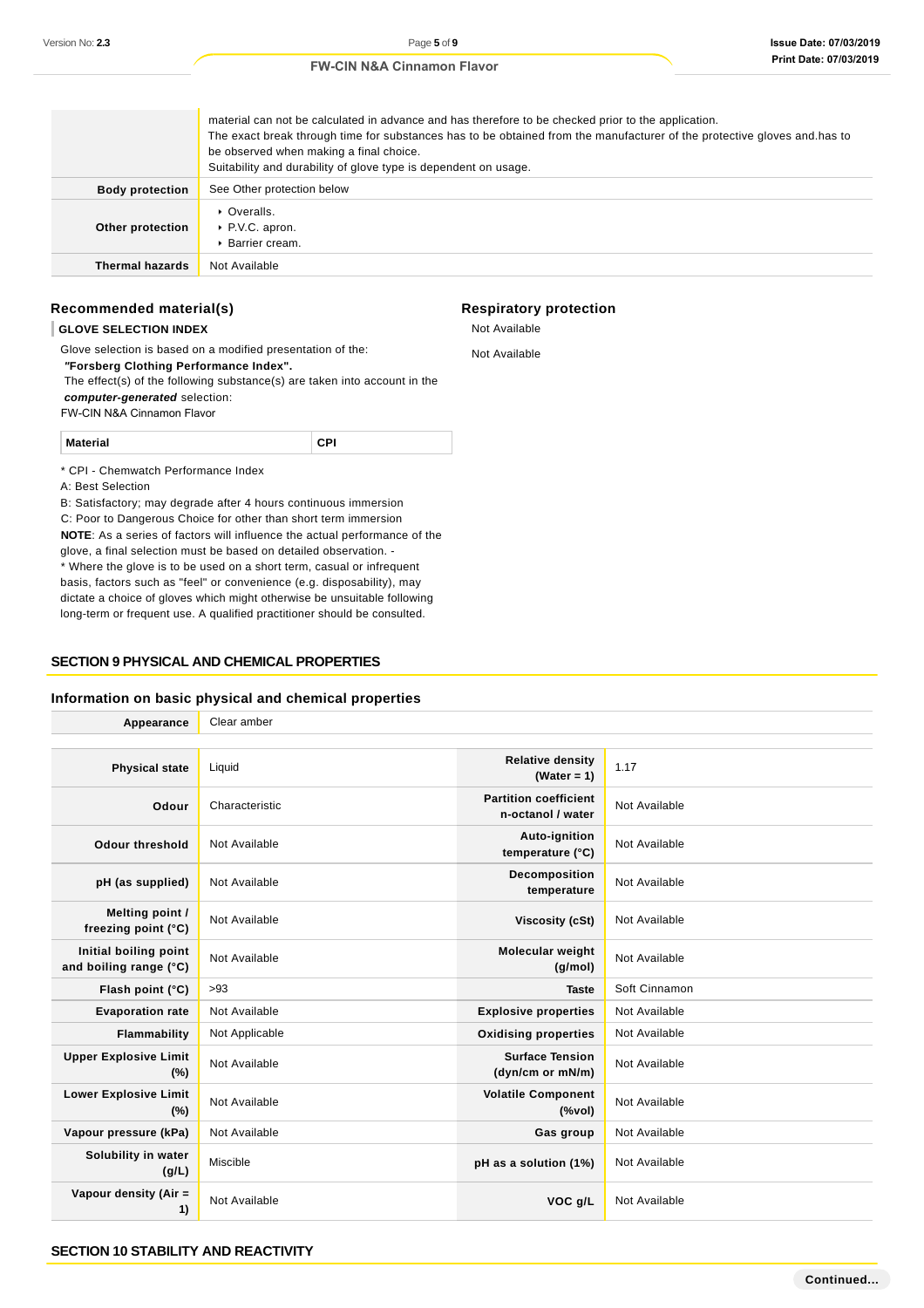| Reactivity                                    | See section 7                                                                                                                        |
|-----------------------------------------------|--------------------------------------------------------------------------------------------------------------------------------------|
| <b>Chemical stability</b>                     | • Unstable in the presence of incompatible materials.<br>▶ Product is considered stable.<br>Hazardous polymerisation will not occur. |
| Possibility of<br>hazardous reactions         | See section 7                                                                                                                        |
| <b>Conditions to avoid</b>                    | See section 7                                                                                                                        |
| Incompatible materials                        | See section 7                                                                                                                        |
| <b>Hazardous</b><br>decomposition<br>products | See section 5                                                                                                                        |

## **SECTION 11 TOXICOLOGICAL INFORMATION**

## **Information on toxicological effects**

| <b>Inhaled</b>      | The material is not thought to produce adverse health effects or irritation of the respiratory tract (as classified by EC<br>Directives using animal models). Nevertheless, good hygiene practice requires that exposure be kept to a minimum and that<br>suitable control measures be used in an occupational setting.<br>Inhalation hazard is increased at higher temperatures.<br>Fine mists generated from plant/vegetable (or more rarely from animal) oils may be hazardous.                                                                                                                                                                                |
|---------------------|-------------------------------------------------------------------------------------------------------------------------------------------------------------------------------------------------------------------------------------------------------------------------------------------------------------------------------------------------------------------------------------------------------------------------------------------------------------------------------------------------------------------------------------------------------------------------------------------------------------------------------------------------------------------|
| Ingestion           | The material has <b>NOT</b> been classified by EC Directives or other classification systems as "harmful by ingestion". This is<br>because of the lack of corroborating animal or human evidence. The material may still be damaging to the health of the<br>individual, following ingestion, especially where pre-existing organ (e.g liver, kidney) damage is evident. Present definitions of<br>harmful or toxic substances are generally based on doses producing mortality rather than those producing morbidity (disease,<br>ill-health).                                                                                                                   |
| <b>Skin Contact</b> | The material is not thought to produce adverse health effects or skin irritation following contact (as classified by EC<br>Directives using animal models). Nevertheless, good hygiene practice requires that exposure be kept to a minimum and that<br>suitable gloves be used in an occupational setting.<br>Open cuts, abraded or irritated skin should not be exposed to this material<br>Entry into the blood-stream through, for example, cuts, abrasions, puncture wounds or lesions, may produce systemic injury<br>with harmful effects. Examine the skin prior to the use of the material and ensure that any external damage is suitably<br>protected. |
| Eye                 | Evidence exists, or practical experience predicts, that the material may cause eye irritation in a substantial number of<br>individuals and/or may produce significant ocular lesions which are present twenty-four hours or more after instillation into the<br>eye(s) of experimental animals.<br>Repeated or prolonged eye contact may cause inflammation characterised by temporary redness (similar to windburn) of the<br>conjunctiva (conjunctivitis); temporary impairment of vision and/or other transient eye damage/ulceration may occur.                                                                                                              |
| Chronic             | Limited evidence suggests that repeated or long-term occupational exposure may produce cumulative health effects<br>involving organs or biochemical systems.<br>Limited evidence shows that inhalation of the material is capable of inducing a sensitisation reaction in a significant number<br>of individuals at a greater frequency than would be expected from the response of a normal population.<br>Pulmonary sensitisation, resulting in hyperactive airway dysfunction and pulmonary allergy may be accompanied by fatigue,<br>malaise and aching. Significant symptoms of exposure may persist for extended periods, even after exposure ceases.       |

| <b>FW-CIN N&amp;A</b>  | <b>TOXICITY</b>                                                                                                                                                                             | <b>IRRITATION</b> |                   |  |
|------------------------|---------------------------------------------------------------------------------------------------------------------------------------------------------------------------------------------|-------------------|-------------------|--|
| <b>Cinnamon Flavor</b> | Not Available                                                                                                                                                                               | Not Available     |                   |  |
|                        |                                                                                                                                                                                             |                   |                   |  |
|                        | <b>TOXICITY</b>                                                                                                                                                                             |                   | <b>IRRITATION</b> |  |
|                        |                                                                                                                                                                                             |                   |                   |  |
| glyceryl triacetate    | Dermal (rabbit) LD50: >5000 mg/kg <sup>[1]</sup>                                                                                                                                            |                   | [Manufacturer]*   |  |
|                        | Oral (rat) LD50: >2000 mg/kg <sup>[1]</sup>                                                                                                                                                 |                   |                   |  |
|                        |                                                                                                                                                                                             |                   |                   |  |
|                        |                                                                                                                                                                                             |                   |                   |  |
| oleoresin cinnamon     | <b>TOXICITY</b><br><b>IRRITATION</b>                                                                                                                                                        |                   |                   |  |
|                        | Not Available<br>Not Available                                                                                                                                                              |                   |                   |  |
|                        |                                                                                                                                                                                             |                   |                   |  |
| Legend:                | 1. Value obtained from Europe ECHA Registered Substances - Acute toxicity 2.* Value obtained from manufacturer's msds.                                                                      |                   |                   |  |
|                        | Unless otherwise specified data extracted from RTECS - Register of Toxic Effect of chemical Substances                                                                                      |                   |                   |  |
|                        |                                                                                                                                                                                             |                   |                   |  |
|                        | For Group E aliphatic esters (polyol esters):<br><b>FW-CIN N&amp;A</b><br>According to a classification scheme described by the American Chemistry Council' Aliphatic Esters Panel, Group E |                   |                   |  |
|                        |                                                                                                                                                                                             |                   |                   |  |
| <b>Cinnamon Flavor</b> |                                                                                                                                                                                             |                   |                   |  |
|                        | substances are esters of monoacids, mainly common fatty acids, and trihydroxy or polyhydroxyalcohols or polyols,                                                                            |                   |                   |  |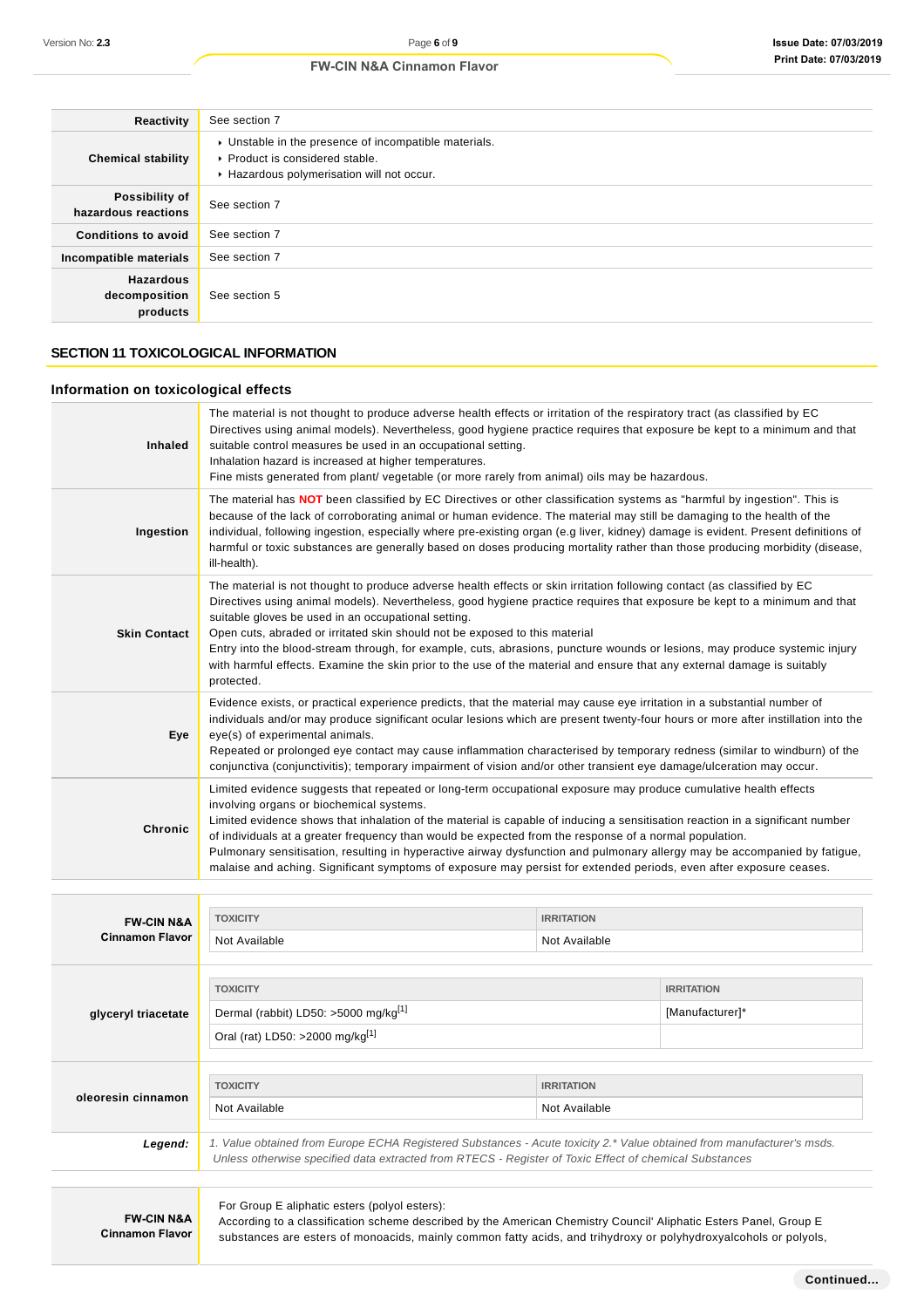|                                             | such as pentaerythritol (PE), 2-ethyl-2-(hydroxymethyl)- 1,3-propanediol or trimethylolpropane (TMP), and dipentaerythritol<br>(diPE). The Group E substances often are referred to as "polyol esters" The polyol esters are unique in their chemical<br>characteristics since they lack beta-tertiary hydrogen atoms, thus leading to stability against oxidation and elimination.<br>The fatty acids often range from C5-C10 to as high as C18 (e.g., oleic, stearic, isostearic, tall oil fatty acids) in carbon<br>number and generally are derived from naturally occurring sources. Group E esters may have multiple ester linkages and<br>may include mixed esters derived from different carbon-length fatty acid mixtures. |                                           |         |
|---------------------------------------------|-------------------------------------------------------------------------------------------------------------------------------------------------------------------------------------------------------------------------------------------------------------------------------------------------------------------------------------------------------------------------------------------------------------------------------------------------------------------------------------------------------------------------------------------------------------------------------------------------------------------------------------------------------------------------------------------------------------------------------------|-------------------------------------------|---------|
| oleoresin cinnamon                          | The following information refers to contact allergens as a group and may not be specific to this product.<br>Contact allergies quickly manifest themselves as contact eczema, more rarely as urticaria or Quincke's oedema. The<br>pathogenesis of contact eczema involves a cell-mediated (T lymphocytes) immune reaction of the delayed type. Other<br>allergic skin reactions, e.g. contact urticaria, involve antibody-mediated immune reactions.                                                                                                                                                                                                                                                                               |                                           |         |
| <b>Acute Toxicity</b>                       | Q                                                                                                                                                                                                                                                                                                                                                                                                                                                                                                                                                                                                                                                                                                                                   | Carcinogenicity                           | O       |
| <b>Skin</b><br><b>Irritation/Corrosion</b>  | Q                                                                                                                                                                                                                                                                                                                                                                                                                                                                                                                                                                                                                                                                                                                                   | Reproductivity                            | O       |
| <b>Serious Eye</b><br>Damage/Irritation     | v                                                                                                                                                                                                                                                                                                                                                                                                                                                                                                                                                                                                                                                                                                                                   | STOT - Single<br><b>Exposure</b>          | $\circ$ |
| <b>Respiratory or Skin</b><br>sensitisation | v                                                                                                                                                                                                                                                                                                                                                                                                                                                                                                                                                                                                                                                                                                                                   | <b>STOT - Repeated</b><br><b>Exposure</b> | $\circ$ |
| <b>Mutagenicity</b>                         | Q                                                                                                                                                                                                                                                                                                                                                                                                                                                                                                                                                                                                                                                                                                                                   | <b>Aspiration Hazard</b>                  | O       |

**Legend:** – Data required to make classification available

 $\blacktriangleright$  – Data available but does not fill the criteria for classification

 $\bigcirc$  – Data Not Available to make classification

## **CMR STATUS**

Not Applicable

## **SECTION 12 ECOLOGICAL INFORMATION**

## **Toxicity**

#### **NOT AVAILABLE**

| Ingredient          | Endpoint      | <b>Test Duration</b> | <b>Effect</b> | Value         | <b>Species</b> | <b>BCF</b>    |
|---------------------|---------------|----------------------|---------------|---------------|----------------|---------------|
| glyceryl triacetate | Not Available | Not Available        | Not Available | Not Available | Not Available  | Not Available |
| oleoresin cinnamon  | Not Available | Not Available        | Not Available | Not Available | Not Available  | Not Available |

**DO NOT** discharge into sewer or waterways.

## **Persistence and degradability**

| Ingredient          | Persistence: Water/Soil | <b>Persistence: Air</b> |
|---------------------|-------------------------|-------------------------|
| glyceryl triacetate | LOW<br>___              | LOW                     |

## **Bioaccumulative potential**

| Ingredient          | <b>Bioaccumulation</b> |
|---------------------|------------------------|
| glyceryl triacetate | LOW (BCF = $1.3$ )     |

## **Mobility in soil**

| Ingredient          | <b>Mobility</b>     |
|---------------------|---------------------|
| glyceryl triacetate | $LOW (KOC = 48.06)$ |

## **SECTION 13 DISPOSAL CONSIDERATIONS**

## **Waste treatment methods**

| <b>Product / Packaging</b><br>disposal | Legislation addressing waste disposal requirements may differ by country, state and/ or territory. Each user must refer to<br>laws operating in their area. In some areas, certain wastes must be tracked.<br>A Hierarchy of Controls seems to be common - the user should investigate:<br>▶ Reduction<br>$\triangleright$ Reuse<br>$\triangleright$ Recycling<br>• Disposal (if all else fails) |
|----------------------------------------|--------------------------------------------------------------------------------------------------------------------------------------------------------------------------------------------------------------------------------------------------------------------------------------------------------------------------------------------------------------------------------------------------|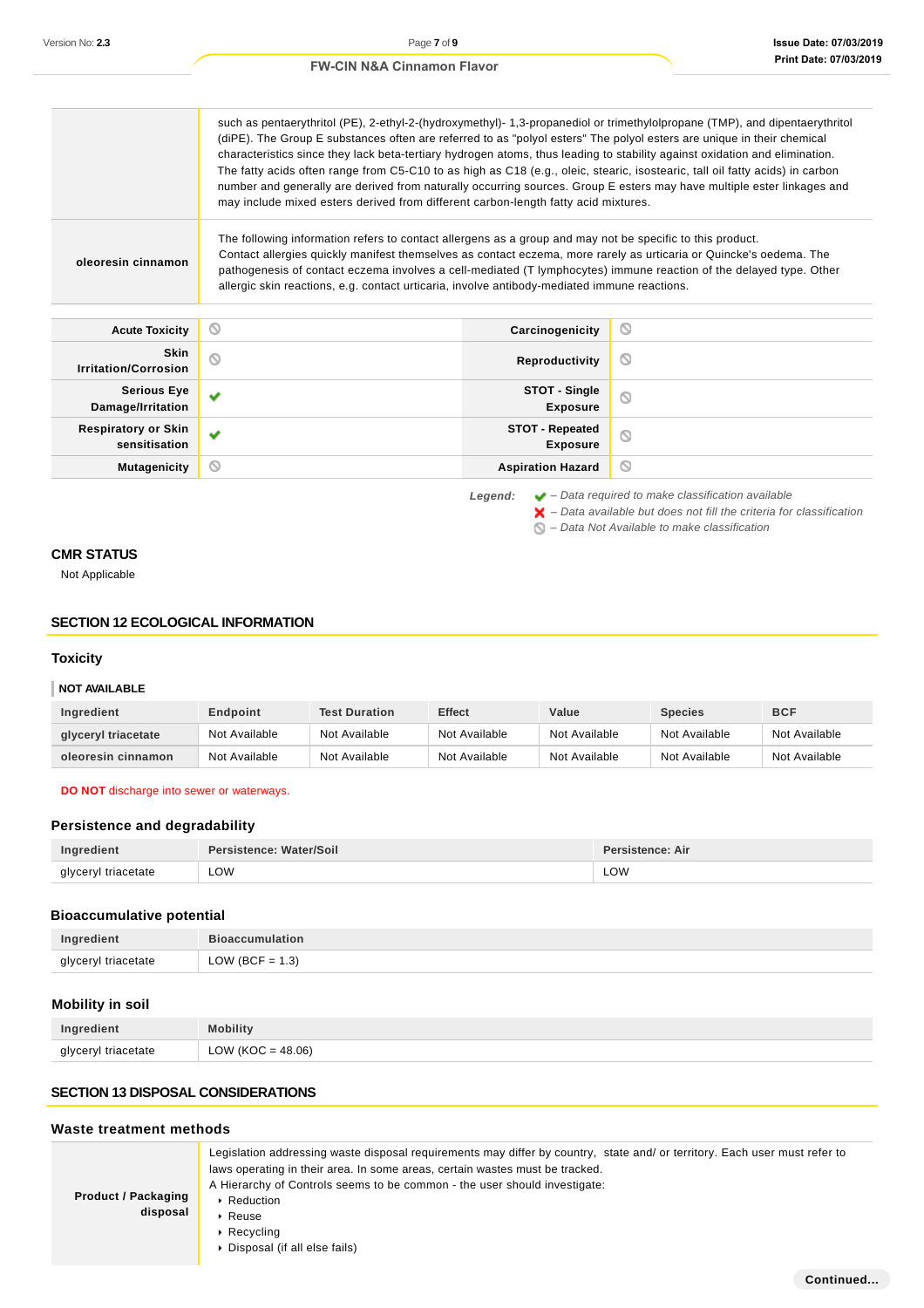This material may be recycled if unused, or if it has not been contaminated so as to make it unsuitable for its intended use.

## **SECTION 14 TRANSPORT INFORMATION**

#### **Labels Required**

**Marine Pollutant** NO

#### **Land transport (DOT): NOT REGULATED FOR TRANSPORT OF DANGEROUS GOODS**

#### **Air transport (ICAO-IATA / DGR): NOT REGULATED FOR TRANSPORT OF DANGEROUS GOODS**

#### **Sea transport (IMDG-Code / GGVSee): NOT REGULATED FOR TRANSPORT OF DANGEROUS GOODS**

#### **Transport in bulk according to Annex II of MARPOL 73 / 78 and the IBC code**

| <b>Source</b>                                                                                      | Ingredient          | <b>Pollution Category</b> |
|----------------------------------------------------------------------------------------------------|---------------------|---------------------------|
| IMO MARPOL 73/78<br>(Annex II) - List of<br>Noxious Liquid<br>Substances Carried in<br><b>Bulk</b> | glyceryl triacetate |                           |

#### **SECTION 15 REGULATORY INFORMATION**

#### **Safety, health and environmental regulations / legislation specific for the substance or mixture**

| glyceryl<br>triacetate(102-76-1) is<br>found on the<br>following regulatory<br>lists  | "US Toxic Substances Control Act (TSCA) - Chemical Substance Inventory" |
|---------------------------------------------------------------------------------------|-------------------------------------------------------------------------|
| oleoresin<br>cinnamon(8015-91-6*)<br>is found on the<br>following regulatory<br>lists | "US Toxic Substances Control Act (TSCA) - Chemical Substance Inventory" |

| <b>National Inventory</b>        | <b>Status</b>                                                                                                                                                                                |
|----------------------------------|----------------------------------------------------------------------------------------------------------------------------------------------------------------------------------------------|
| Australia - AICS                 | $\checkmark$                                                                                                                                                                                 |
| Canada - DSL                     | Υ                                                                                                                                                                                            |
| China - IECSC                    | Υ                                                                                                                                                                                            |
| Europe - EINEC /<br>ELINCS / NLP | N (oleoresin cinnamon)                                                                                                                                                                       |
| Japan - ENCS                     | N (oleoresin cinnamon)                                                                                                                                                                       |
| Korea - KECI                     | $\checkmark$                                                                                                                                                                                 |
| New Zealand - NZIoC              | Υ                                                                                                                                                                                            |
| Philippines - PICCS              | Υ                                                                                                                                                                                            |
| USA - TSCA                       | Υ                                                                                                                                                                                            |
| Legend:                          | $Y = All$ ingredients are on the inventory $N = Not$ determined or one or more ingredients are not on the inventory and are not<br>exempt from listing(see specific ingredients in brackets) |

#### **SECTION 16 OTHER INFORMATION**

#### **Other information**

Classification of the preparation and its individual components has drawn on official and authoritative sources as well as independent review by the Chemwatch Classification committee using available literature references. A list of reference resources used to assist the committee may be found at: www.chemwatch.net

The (M)SDS is a Hazard Communication tool and should be used to assist in the Risk Assessment. Many factors determine whether the reported Hazards are Risks in the workplace or other settings. Risks may be determined by reference to Exposures Scenarios. Scale of use, frequency of use and current or available engineering controls must be considered.

This document is copyright.